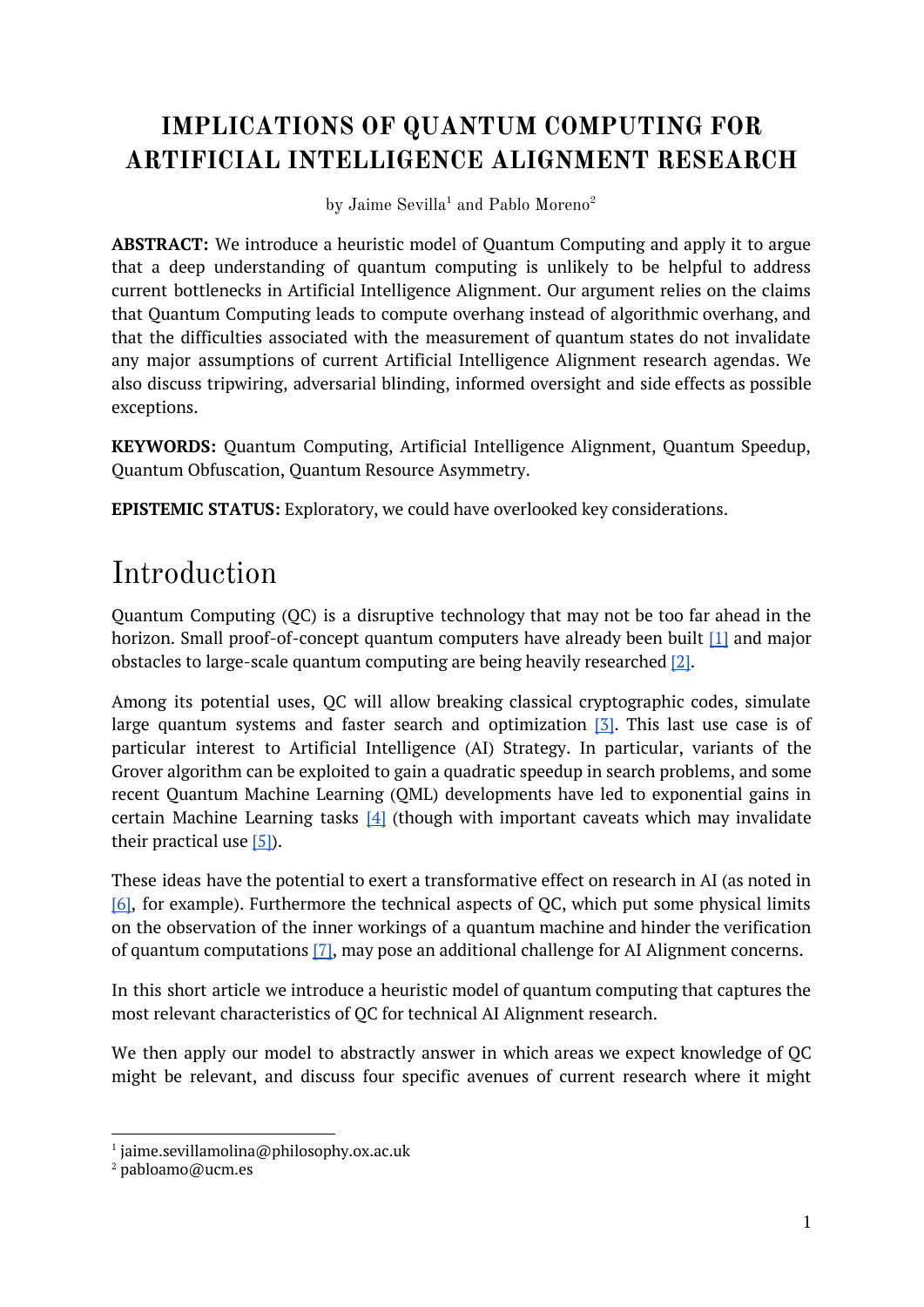come into play: tripwiring, adversarial blinding, informed oversight and avoiding side effects.

# A model of Quantum Computing for AI Alignment

Here we give a very short and simplified introduction to QC for AI Alignment Researchers. For a longer introduction to QC we recommend *Quantum Computing for the Very Curious* [\[8\].](https://quantum.country/qcvc) If you're already familiar with QC you may want to check our technical refresher in the footnotes in appendix [\[A\].](#page-7-0)

We introduce **three heuristics,** which to the best of our knowledge capture all relevant aspects of QC for AI Alignment concerns:

1. **Quantum speedup** - quantum computers are, at most, as powerful as classical computers we allow to run for an exponential amount of time .

QC usually just gets you quadratic advantages (ie Grover database search [\[9\]](https://arxiv.org/pdf/quant-ph/9605043.pdf), Quantum Walks [\[10\]](https://www.researchgate.net/profile/Mario_Szegedy/publication/4109377_Quantum_speed-up_of_Markov_Chain_based_algorithms/links/53fb7d920cf22f21c2f33046.pdf)...), although in some cases they are exponential with respect to the best known classical algorithms (eg. Shor  $[11]$ , Hamiltonian simulation  $[12]$ , HHL  $[13]...$  $[13]...$ ).

Technically, the class of problems efficiently solvable with a probabilistic classical computer (BPP) is a subset of the class of problems efficiently solvable by a quantum computer (BQP), and that one is itself a subset of the problems solvable in exponential time by a classical deterministic computer (EXP). This means that QC are at least as fast as classical computers, but no more than exponentially faster  $[14]$ , [15\]](https://complexityzoo.uwaterloo.ca/Petting_Zoo).

2. **Quantum obfuscation** - there is no efficient way of reading the state of a quantum computer while it is operating.

Quantum operations cannot copy quantum states ("[No-cloning](https://en.wikipedia.org/wiki/No-cloning_theorem) theorem") [\[16,](http://copilot.caltech.edu/documents/525-299802a0.pdf) [17\]](https://journals.aps.org/rmp/abstract/10.1103/RevModPhys.77.1225) and performing a partial or total measure of a quantum state will collapse that part of the state, resulting in loss of information.

To recover information from a quantum state one has several inefficient options: performing the inner product of the state with another vector (usually through a procedure called the swap test  $[18]$ , perform many measurements on many identically prepared states to do statistics on the entries (tomography  $[19]$ ), or using amplitude estimation [\[20\]](https://arxiv.org/pdf/quant-ph/0005055.pdf) to estimate a single amplitude.

The former procedure depends on the precision quadratically and destroys the state, albeit it is independent of the dimension of the vector. The latter two require a number of repetitions at least linear with respect to the dimension of the vector, which grows exponentially with the number of qubits.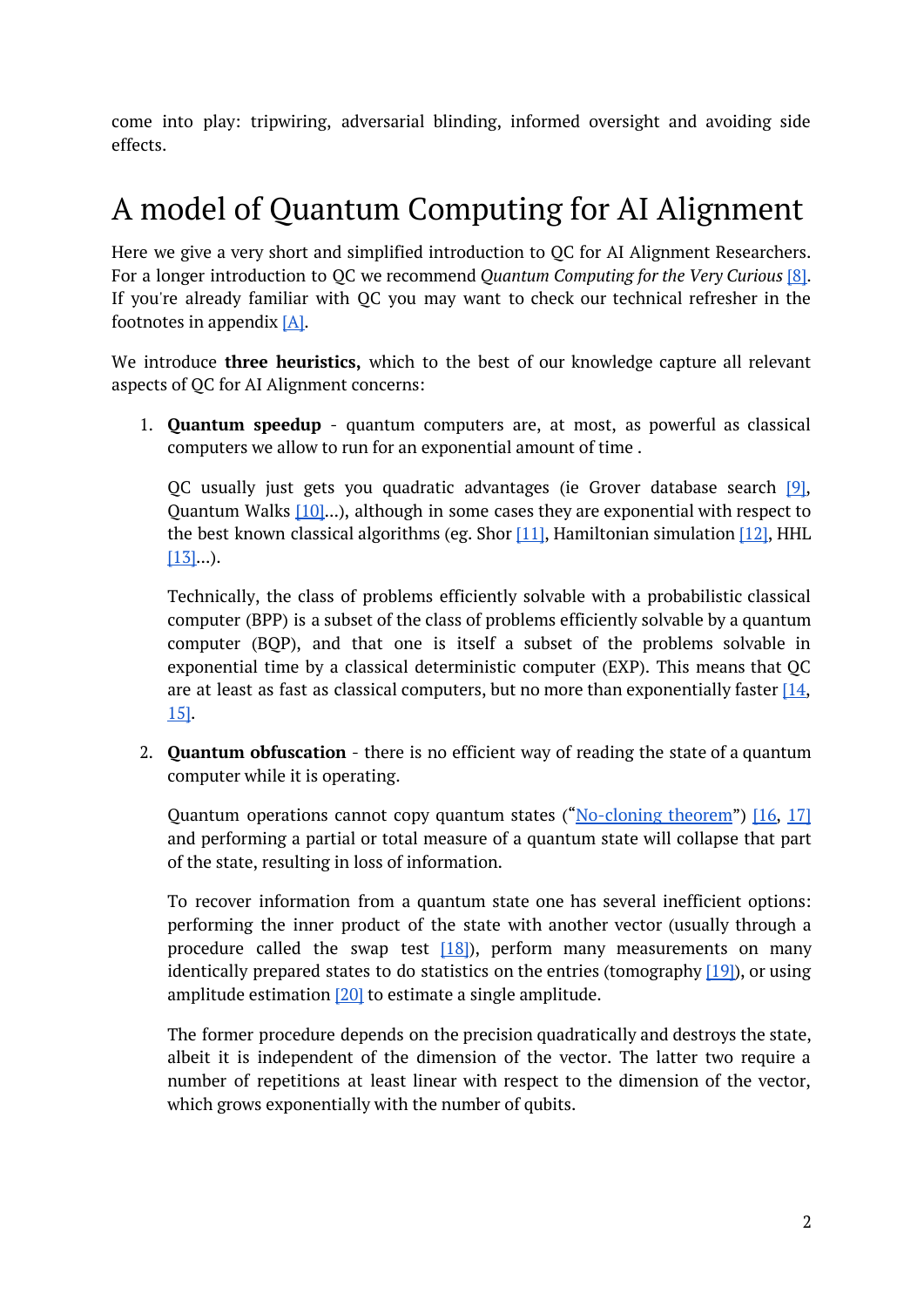3. **Quantum isolation** - a quantum computer cannot interact with the classical world without its state becoming at least partially classic.

In other words, if a quantum computer create a side-channel to the outside world during their quantum computation it destroys its coherence and randomizes state according to well defined rules.

This is directly derived from the postulates of Quantum Mechanics, and in particular the collapse of the wave function when it interacts with the outside world.

In the following two sections we look at how this model can be applied to gather insight on the phases of research in AI Alignment and kinds of alignment strategies where QC may or may not be relevant.

### Bottlenecks in Artificial Intelligence Alignment research

In this section we introduce a simplified way of thinking about the different phases of research through which we expect the field of AI Alignment to go, and reason about the relevance of quantum computing during each of these phases.

Looking at some landmark achievements in computer science, it seems that most research begins with working on the formalization of a problem, which then is followed by a period where researchers try to find solutions to the problem, at first just theoretical, then inefficient and finally practical implementations (see for example the history of chess playing, from Shannon's seminal paper in 1950 to the Deeper Blue vs Kasparov match in 1997 [\[21\]](https://stanford.edu/~cpiech/cs221/apps/deepBlue.html)).

We expect research in AI Alignment to develop in a similar fashion, and while we have some formalized frameworks to handle some subsets of the problem (see for example IRL  $[22]$ ), there is no agreed upon formalization that captures the essence of the whole alignment problem.

On the other hand, theoretical proposals for QC applications are mostly concerned with speeding up classical algorithms, sometimes with notable improvements (see for example Shor's algorithm for factorization  $[11]$ , and in some rare cases it has inspired the creation of novel algorithmic strategies  $[23]$ . In no case that we know of has QC lead to a formalization insight of the kind that we believe AI Alignment is bottlenecked on.

That is, QC has so far only helped find efficient solutions to problems that were already properly formalized, while we believe that the most significant problems in AI Alignment have not yet matured into proper formalizations.

This observation serves as an empirical verification of the quantum speedup heuristic, that instructs us to think about quantum computing as a black box accelerator rather than a novel approach to algorithmic design, and thus we should not expect formalization insights to come from QC. In other words, QC may lead to what would be equivalent to compute overhang, but not lead to significant insight overhang.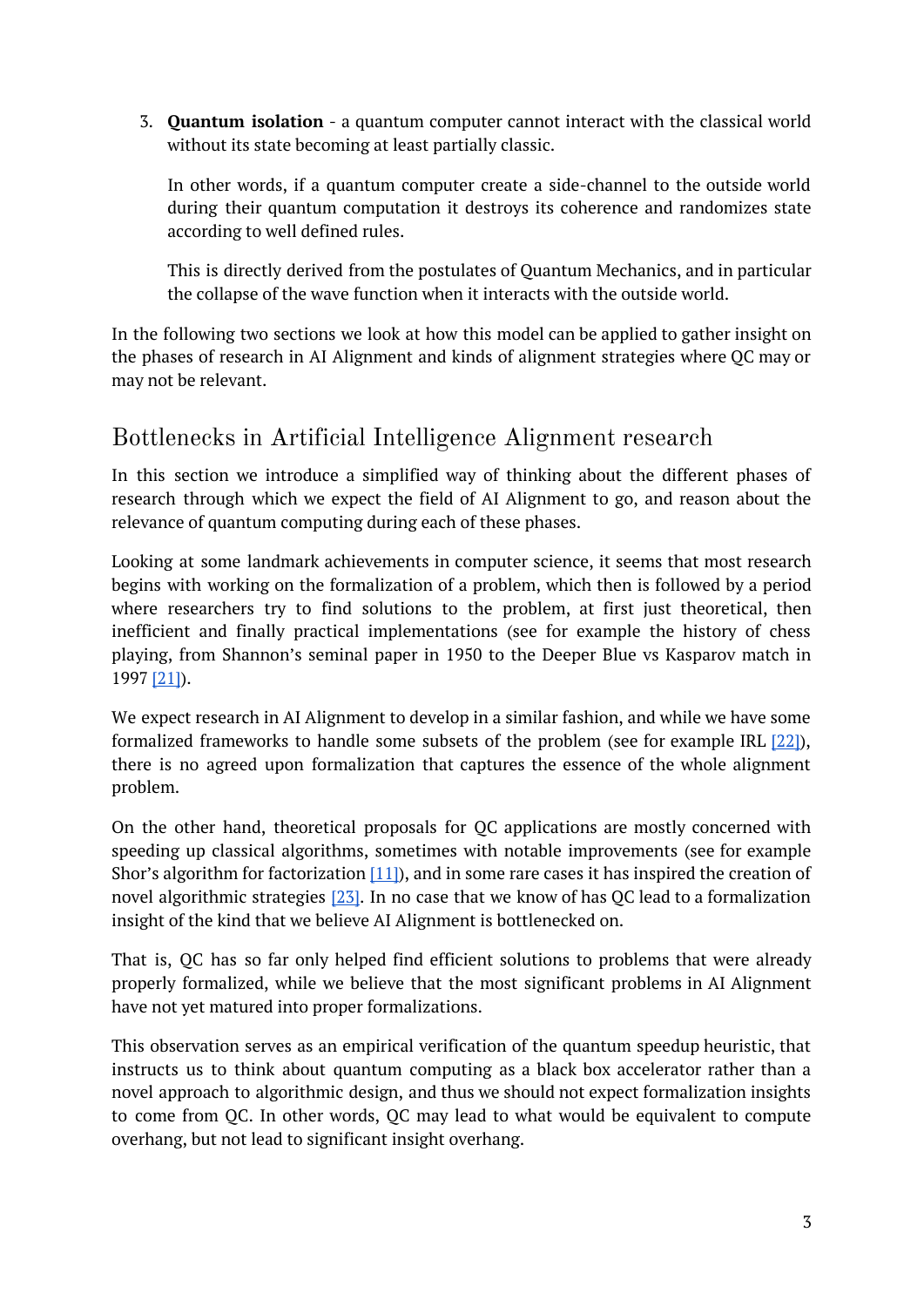We conclude that while QC may help in a later phase of AI Alignment research with making safe AI algorithms practical and competitive, it is very unlikely that it will lead to novel theoretical insights that fundamentally change how we think about AI Alignment.

As a side note, the same reasoning applies to AI capabilities research; QC is unlikely to lead to new formal insights on that field. However, the quantum speedup may enable the practical use of algorithms which were previously considered inefficient. This is concerning to the extent that we expect compute overhang to lead to more opaque and/or less safe algorithms.

### Alignment Strategies: incentive design versus active oversight

In this section we introduce a distinction between two main broad complementary strategies for achieving AI Alignment: incentive design and active oversight, and reason about how QC may interact with them.

By **incentive design** we mean static strategies, where the design of an agent is verified to have certain safety properties that incentivize the agent to pursue desirable goals.

By **active oversight** we refer to dynamic strategies, where an agent, which may or may not be safe, is monitored, and if certain metrics indicate unsafeness, an intervention is made to safely interrupt or modify the agent.

We believe that a complete solution to the AI Alignment problem will include both elements of incentive design and active oversight.

Since we can treat QC as a black box accelerator according to the quantum speedup heuristic, we can see that QC does not present any additional challenges for incentive design. In other words, since designing the right incentives for the behaviour of the agent is independent of the hardware and implementation efficiency, QC is unlikely to help with this endeavour.

Instead of concerning themselves with the intricacies of QC, AI Alignment researchers may just treat QC as a black box and reason about classical equivalents instead. This is analogous to how AI Safety researchers do not need to think about whether an agent will be implemented over GPUs or serial processors and only focus on the formalisms.

Those alternatives may be exponentially slower; however, if the safety of our agent design relies on the assumption that the agent will not be able to acquire exponentially more resources for computation we cannot really deem it safe, making this a moot point.

One possible counter-argument to our line of reasoning above is that quantum computing may influence which AI designs end up being successful, and knowledge about the AI designs that are going to be more popular in the future can allow us to make extra assumptions to facilitate incentive design. We leave as an open question whether we can reliable predict features about QC-powered agents that will allow us to make these kind of simplifying assumptions.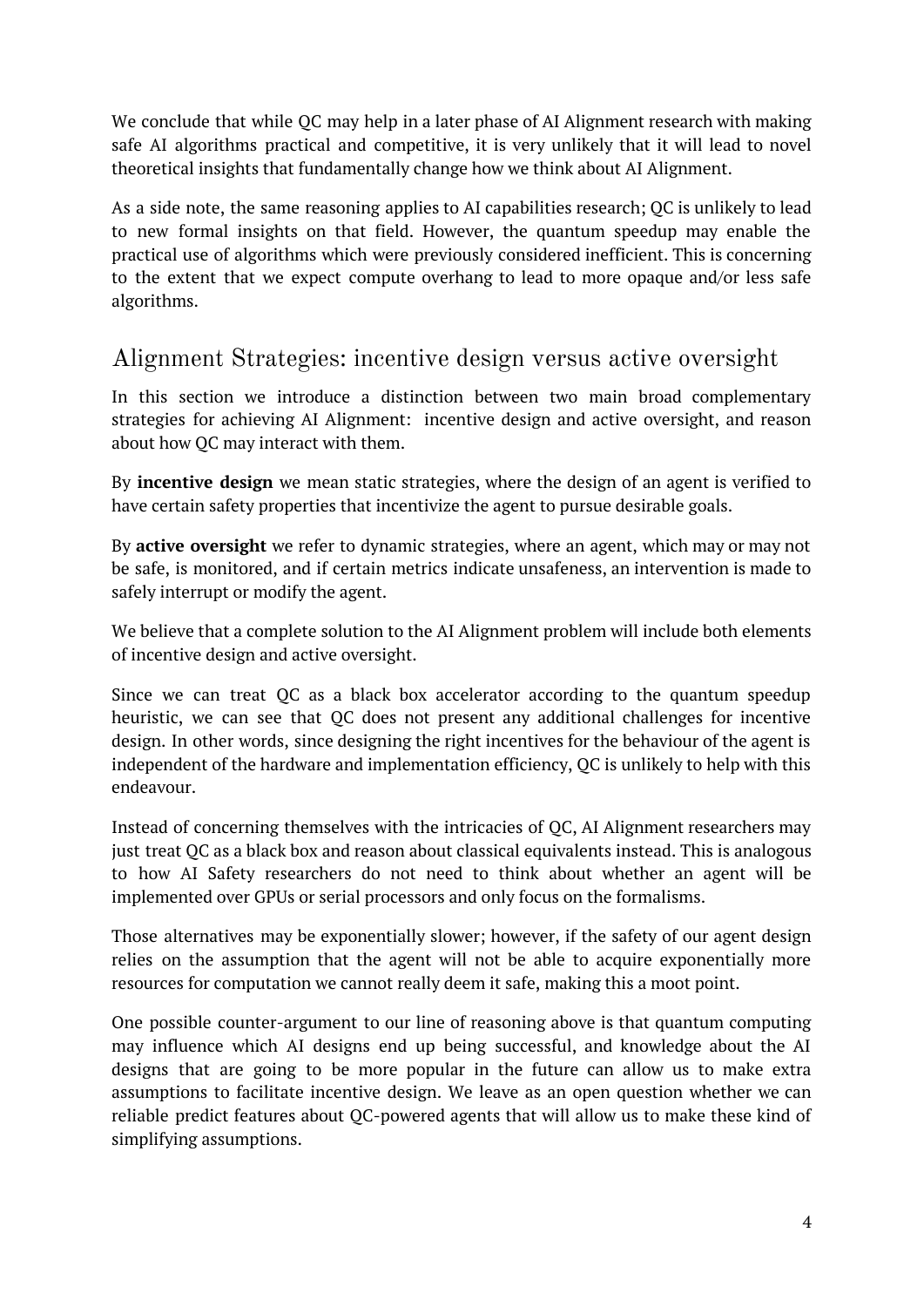Moving on from incentive design, we point out that QC may pose an additional challenge to active oversight due to quantum obfuscation, as it might interfere with measures of the internal state of a QC. In the next section we explore some AI Alignment research areas where this fact comes into play.

# Review of AI Alignment research agendas

We have reviewed the AI Alignment agendas of *Concrete Problems in AI Safety* [\[24\]](https://arxiv.org/pdf/1606.06565.pdf), MIRI's research agendas [\[25\]](https://arxiv.org/pdf/1902.09469.pdf) and *Iterated Distillation and Amplification* [\[26\]](https://ai-alignment.com/iterated-distillation-and-amplification-157debfd1616).

Most of their work focuses on incentive design as the de facto route to a solution. As such, QC does not affect the main assumptions and considered solutions. However, we have been able to identify three areas of active oversight where QC may be a relevant consideration: tripwiring, adversarial blinding, informed oversight and avoiding side effects.

We discuss each of these areas in depth.

#### Tripwiring

**Tripwiring** is a class of mechanisms that alert of, or directly prevent attempts of an agent to hack its reward function  $[24]$ . If a particular tripwire design relies on access to the internal state of the agent, quantum obfuscation may impede its effective implementation.

For example, in the Transparency section of *Techniques for optimizing worst-case performance* [\[27\],](https://ai-alignment.com/techniques-for-optimizing-worst-case-performance-39eafec74b99) Paul Christiano writes:

*"While training a model, we are free to look inside and 'see what it's thinking'. If we could actually understand those thoughts, we might be able to more easily predict under what conditions it would fail malignantly."*

Unfortunately, due to quantum obfuscation, this seems rather complicated if the agent has quantum capabilities. You will just be able to efficiently read the input/output of the used quantum subroutines, but not its inner operation.

Nevertheless, there might be easier ways for a misaligned agent to obfuscate what it is doing, such as classically encoding its hidden plans in ways that an overseer will not understand (for example, it can encode its state with quantum-resistant cryptography [\[28\]\)](https://nvlpubs.nist.gov/nistpubs/ir/2016/nist.ir.8105.pdf). However some early work points in the direction that quantum-based obfuscation may be significantly more powerful than classical alternatives [\[29\].](https://arxiv.org/pdf/1602.01771.pdf)

Another consideration is that quantum obfuscation offers a more plausible excuse for obfuscation than classical cryptography. For a classical agent that doesn't need to encrypt information during its expected workflow, any encryption attempt might indicate misalignment and trigger a shutdown. If, in contrast, the QC agent hides important information in a quantum superposition, this might be misaligned behavior or just a consequence of wanting to exploit the quantum speedup.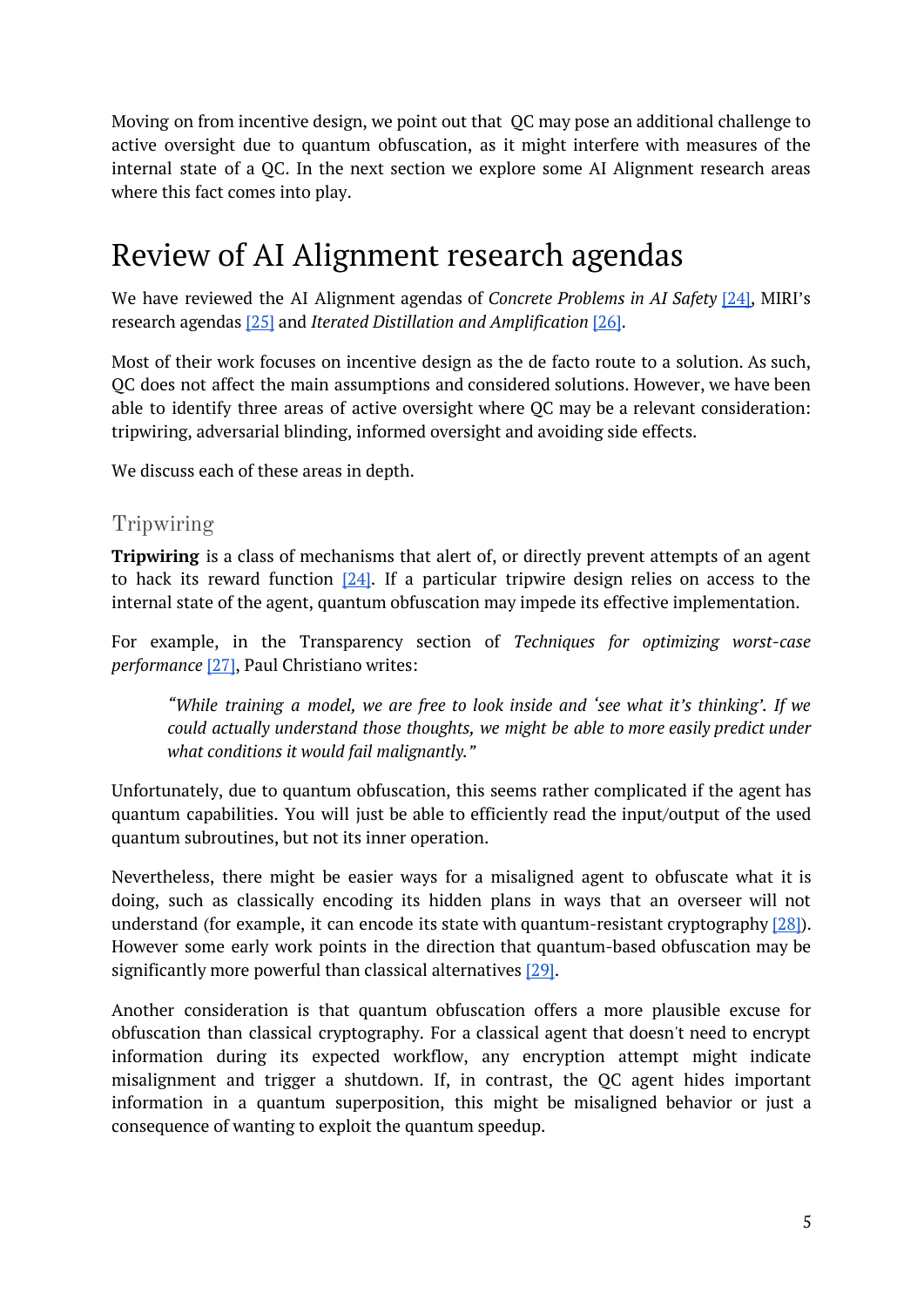Finally, one could imagine some kind of quantum tripwire that monitors the quantum computer from within the superposition. For example, a quantum bit that flags whether the tripwire has been activated. Since quantum computing allows for conditional operations, one could imagine freezing the state if such state has been reached in the superposition, only allowing it to proceed while it has not. Then one could perform amplitude estimation to check that the flag has not been activated in any branch of the computation, and otherwise kill it.

#### Adversarial blinding

**Adversarial blinding** consists of using adversarial techniques to blind the agent with respect to some variables. This technique could be used to make it difficult for the agent to understand how its reward is generated and therefore how it can be hacked  $[24]$ .

In the case where there is an asymmetry of resources and the overseer has access to quantum computers but the agent does not, we know that there are distributions that are just not efficiently computable classically (will need exponential resources), but are efficiently computable quantically. This suggests the possibility of using one of those distributions to generate a difficult to hack reward.

#### Informed oversight

In the **informed oversight** scenario, the verifier checks that the behavior of an agent is safe, and the requirements on the verifier do not grow too much as the agent becomes more and more powerful [\[30\]](https://ai-alignment.com/the-informed-oversight-problem-1b51b4f66b35).

If there is an asymmetry in resources where the verifier has access to QC while the agent does not, this may be exploited using quantum speedup to allow the verifier to do certain checks in polynomial time for operations that will take the agent exponential time to check themselves.

In particular, quantum speedup may help with the amplification step of IDA, where we give an agent access to QC to design and verify a stronger successor, whose resources will be constrained as in not having access to QC themselves during the verification step.

It is however unclear whether this scheme of only giving access to the agent to QC after it has been verified is possible, and whether we can reliably restrain the agent from accessing QC while it is being verified.

#### Side effects and AI boxing

We would like to be able to reliably detect and prevent AI systems from interacting with the world in unexpected ways (this is referred to in the literature as **avoiding side effects** [\[24\]](https://arxiv.org/pdf/1606.06565.pdf)).

Per the quantum isolation heuristic, when a process implemented in a quantum computer tries to affect the outside world it has to necessarily partially collapse part of the state (unless the state is already classical).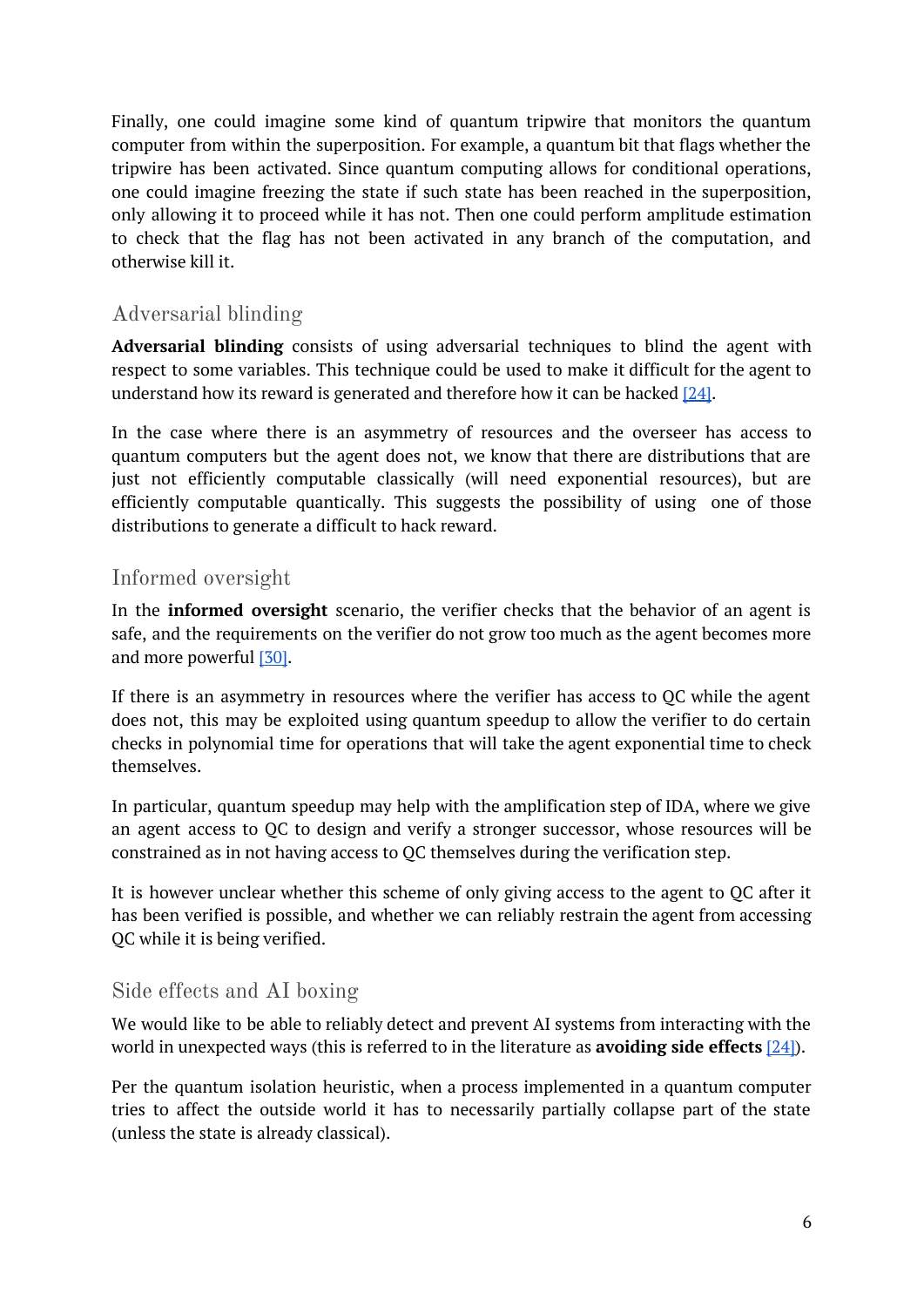One may think of taking advantage of this phenomena to monitor whether a quantum agent has interacted with the outside world. There are however some associated difficulties.

Firstly, and most importantly, we cannot distinguish a partial collapse from a constructive interference when the amplitude of the subset of qubits we are interested in is 1. That is, it may be the case that part of the state is classical and we cannot effectively tell whether this is due to collapse or because all states in superposition agree on the state of a particular subset of qubits.

Secondly, to tell whether the process has (partially) collapsed we need to measure it, which will collapse it in turn, and even worse, we will not be able to know whether the state had collapsed before or because of our measurement. Thus we would need to resort to one of the inefficient ways of measuring the quantum state, like amplitude estimation.

All this means it does not seem possible to strongly and efficiently infer interaction with the outside world through learning that part of the state of the agent's mind is classical.

Relatedly, **AI boxing** refers to restraintment strategies where an AI system is isolated from the environment to prevent unexpected side effects [\[31\]](https://nickbostrom.com/papers/oracle.pdf).

The quantum isolation heuristic may mislead us into thinking that boxing may be easier to achieve in QC. However this is not the case; as long as a process inside a QC is willing to partially collapse part of its state it can escape its quantum box. In fact, one of the most active areas of current research in QC is investigating how to isolate the quantum system so it does not collapse unexpectedly.

So, in conclusion, one may think of quantum computers as oracles, but that does not mean that they are naturally boxed already.

## Conclusion and open questions

We have presented a simplified model of quantum computing for AI Alignment, summarized in two heuristics: the quantum speedup heuristic (QC allows a quadratic and sometimes exponential speedup) and the quantum obfuscation heuristic (qubits cannot be read without destroying the computation).

Our main conclusion is that we do not expect Quantum Computing to be relevant to the current technical AI Alignment research agendas.

In particular, we do not expect QC techniques to be relevant for safety until we are actually interested in making algorithms and protocol as efficient as possible.

Furthermore, we expect QC to not be relevant for general incentive design purposes. However, we have also listed some current research problems related to active oversight where it might be helpful to have our simplified model of quantum computing in mind. In any case we do not expect these issues to have high relevance right now, as most of the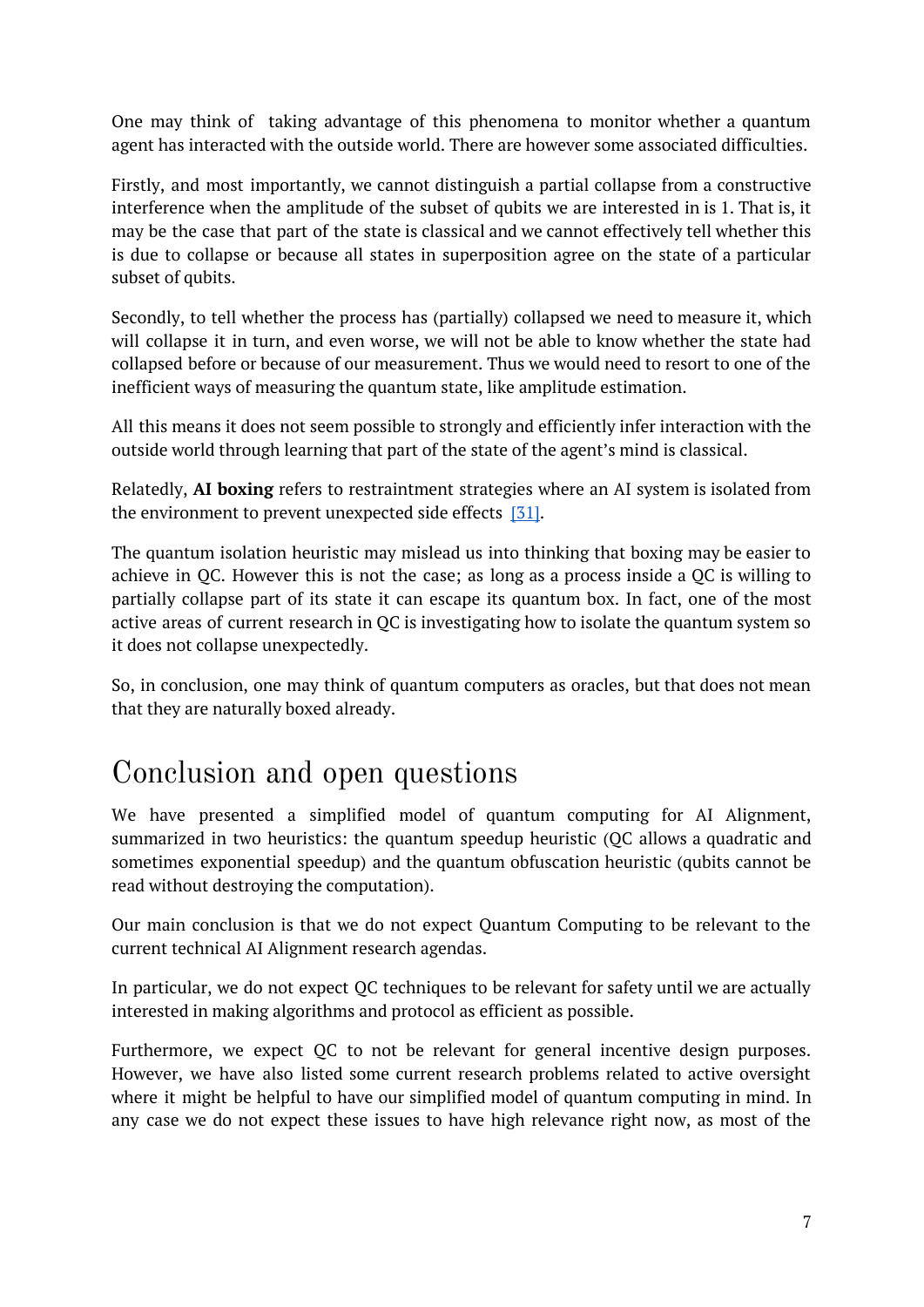current work in current AI Alignment falls under incentive design strategies rather than active oversight.

Some further questions that came up during our research<sup>3</sup>:

- Can we expect humanity to develop reliable QC before AGI? How do the developments in each field interact with one another? Will quantum machine learning significantly increase AI capabilities? Since one of the most straightforward and promising applications of QC is material science, should we expect QC to lead to further improvements in non-QC computing technology? How does that affect AI Capabilities?
- How does QC affect AI Governance? How easy is to deploy powerful QC-powered AI systems? How easily can we monitor the labs that have QC capabilities? If QC is relevant to the development of AGI, can the fact that QC capabilities are more concentrated affect the dynamics of development of AGI?
- How does the quantum speedup possibility affect AI design? Can developments in QC lead to opaque AI, as the compute improvements allow raw search design to be used instead of design from first principles? Relatedly, what AI designs would be particularly favored by QC technology versus raw improvements in compute?
- Is quantum obfuscation the most efficient obfuscation strategy a misaligned agent can have access to? Can classical cryptography be used to obfuscate information?
- **■** Is asymmetry of resources a reasonable assumption to make in verifier  $/$  agent scenarios? How can asymmetry of QC resources be exploited for safety purposes?
- How could we design quantum tripwires? What are their strengths and limitations?
- How would we go about implementing an adversarial blinding scheme based on quantum distribution sampling?
- In the case where QC is relevant for the design of advanced AIs, can we expect to have an actual quantum agent in the future, or will it just be a classical agent with access to quantum subroutines, in a CAIS fashion?

Article by Jaime Sevilla (FHI summer research fellow) and Pablo Moreno (PhD student in QC, Complutense University of Madrid).

<span id="page-7-0"></span>We want to thank Linh Chi Nguyen, Adrian Hutter, Anders Sandberg, Max Daniel, Richard Möhn and Daniel Eth for incredibly useful feedback, editing and discussion.

<sup>3</sup> Daniel Eth directly contributed to the curation of this list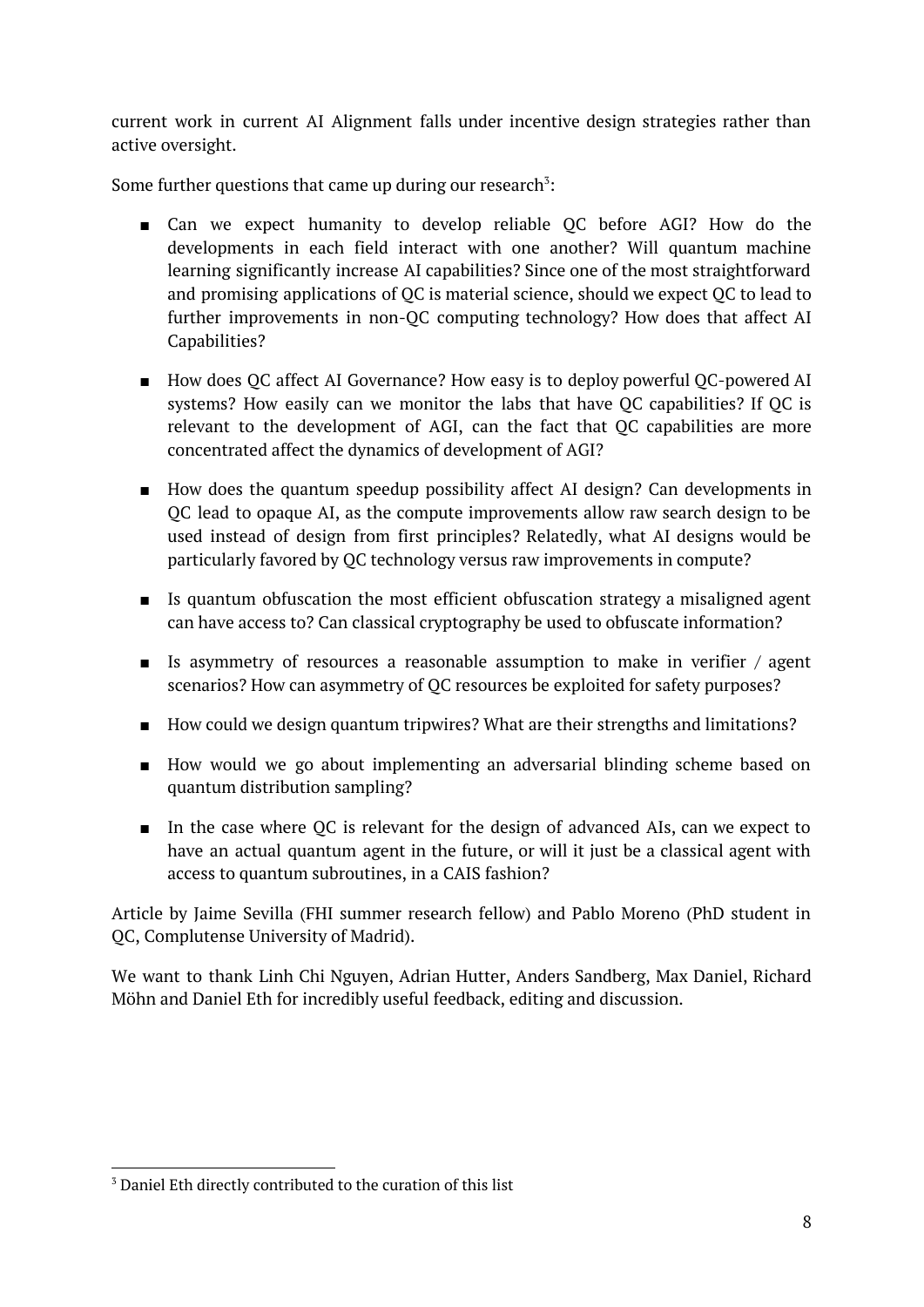### Appendix A: Speed technical introduction to Quantum Computing

Quantum states are complex unitary vectors. A basis vector is just a classical state, whereas any other is called a superposition (a linear combination of basis states) [\[32\].](http://mmrc.amss.cas.cn/tlb/201702/W020170224608149940643.pdf) Quantum Computing is based on unitary transformations of these quantum states. Non-unitary dynamics can be introduced via measurements: a measurement projects the quantum state into a basis state (classical state) with a probability equal to the square of the amplitude of that state (the coefficient in the linear combination).

#### Bibliography

[1] Córcoles, A. D., et al. «Demonstration of a Quantum Error Detection Code Using a Square Lattice of Four Superconducting Qubits». Nature Communications, vol. 6, n.o 1, noviembre de 2015, p. 6979. DOI.org (Crossref), doi:10.1038/ncomms7979.

[2] Almudever, C. G., et al. «The engineering challenges in quantum computing». Design, Automation & Test in Europe Conference & Exhibition (DATE), 2017, IEEE, 2017, pp. 836-45. DOI.org (Crossref), doi:10.23919/DATE.2017.7927104.

[3] de Wolf, Ronald. «The Potential Impact of Quantum Computers on Society». Ethics and Information Technology, vol. 19, n.o 4, diciembre de 2017, pp. 271-76. DOI.org (Crossref), doi:10.1007/s10676-017-9439-z.

[4] Tacchino, Francesco, et al. «An Artificial Neuron Implemented on an Actual Quantum Processor». Npj Quantum Information, vol. 5, n.o 1, 2019, p. 26. DOI.org (Crossref), doi:10.1038/s41534-019-0140-4.

[5] Aaronson, Scott. «Quantum Machine Learning Algorithms: Read the Fine Print». [https://www.scottaaronson.com/papers/qml.pdf.](https://www.scottaaronson.com/papers/qml.pdf)

[6] Dafoe, Allan. AI Governance: A Research Agenda. Future of Humanity Institute, University of Oxford, https://www.fhi.ox.ac.uk/wp-content/uploads/GovAIAgenda.pdf.

[7] Mahadev, Urmila. «Classical Verification of Quantum Computations». 2018 IEEE 59th Annual Symposium on Foundations of Computer Science (FOCS), IEEE, 2018, pp. 259-67. DOI.org (Crossref), doi:10.1109/FOCS.2018.00033.

[8] Matuschak, Andy, and Nielsen, Michael. «Quantum Computing for the very curious». <https://quantum.country/qcvc>.

[9] Grover, Lov K. «A Fast Quantum Mechanical Algorithm for Database Search». *Proceedings of the Twenty-Eighth Annual ACM Symposium on Theory of Computing - STOC '96*, ACM Press, 1996, pp. 212-19. *DOI.org (Crossref)*, doi:10.1145/237814.237866.

[10] Szegedy, M. «Quantum Speed-Up of Markov Chain Based Algorithms». 45th Annual IEEE Symposium on Foundations of Computer Science, IEEE, 2004, pp. 32-41. DOI.org (Crossref), doi:10.1109/FOCS.2004.53.

[11] Shor, Peter W. «Polynomial-Time Algorithms for Prime Factorization and Discrete Logarithms on a Quantum Computer». SIAM Journal on Computing, vol. 26, n.o 5, octubre de 1997, pp. 1484-509. DOI.org (Crossref), doi:10.1137/S0097539795293172.

[12] Berry, Dominic W., et al. «Hamiltonian Simulation with Nearly Optimal Dependence on all Parameters». 2015 IEEE 56th Annual Symposium on Foundations of Computer Science, IEEE, 2015, pp. 792-809. DOI.org (Crossref), doi:10.1109/FOCS.2015.54.